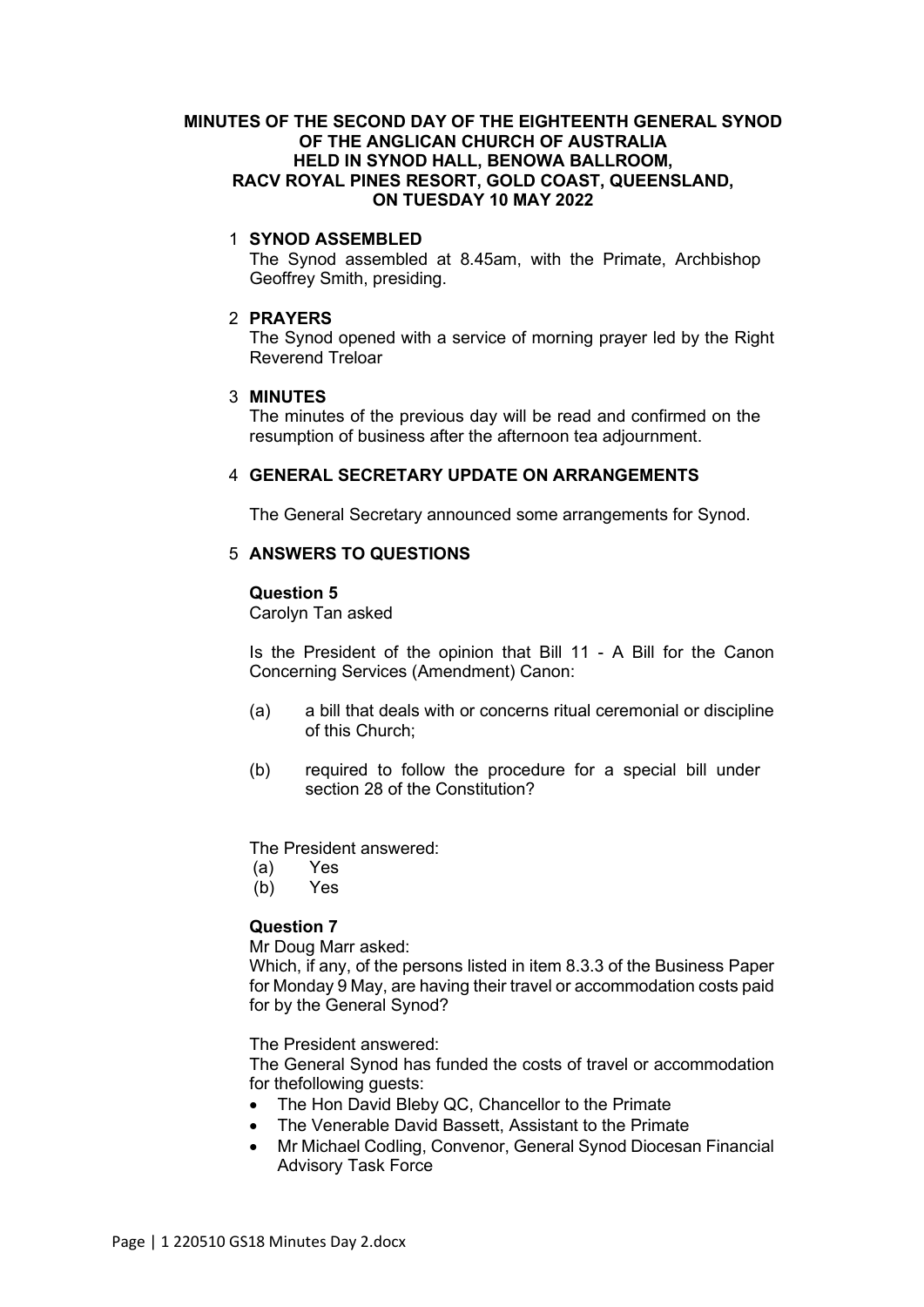• The Rt Rev'd Dr Tim Harris, member of the General Synod Ecumenical Commission and Anglican Co-Chair of the Australian Anglican – Lutheran dialogue group

During consideration to item 16.3, the Honorary Treasurer on behalf of the president provided the following: **Question 1** 

Dr Laurence Scandrett asked:

What is the detailed breakdown of the line item "Cost of General Synod", which totals \$182,971 across 2020 and 2021, in the Expenses section of th e:Statement of Profit or Loss and Other Comprehenive Income for the year ended 31 December 2021" found on page 3-081 in Book 3 and also on page 3-101 (Note) in Book 3?

Response:

The \$182,871 is detailed as followed:

| \$177,967 Cancellation fee paid to The Novotel due |
|----------------------------------------------------|
| to postponement of GS18 in 2020 and                |
| 2021                                               |
| \$4,900 Fees paid to event manager                 |
| 104 miscellaneous                                  |

### **\$182,971**

#### **Question 3**

Dr Laurence Scandrett asked:

- a. How many full-time staff and how many part-time staff were employed by the General Synod at the time of GS17 in 2017? What was the staffing FTE at that time?
- b. How many full-time staff and how many part-time staff are currently employed by the General synod, ie at this time of GS18 in 2022? What is the current staffing FTE?

This information was also provided in the Finance reports yesterday.

In 2017 the GSO had a head count of 10, made up of 4 part-time staff and 6 full-time staff. This head count is converted to a full time equivalent of 6.95 staff. The Long Service Leave Fund contributed to the salaries of 1.6 full time equivalents. The balance of 5.35 full time equivalents were funded from Statutory Assessments.

At the time of GS18, the GSO head count is 9, made up of 2 part-time staff and 7 full-time staff. This head count is converted to a full time equivalent of 7.7 staff . The Long Service Leave Fund and Anglican Redress (National Redress Scheme) Limited contribute to the salaries of 2.05 full time equivalents. The balance of 5.65 full time equivalents are funded from Statutory Assessments.

# 6 **PETITIONS**

The President called for Petitions. None were received.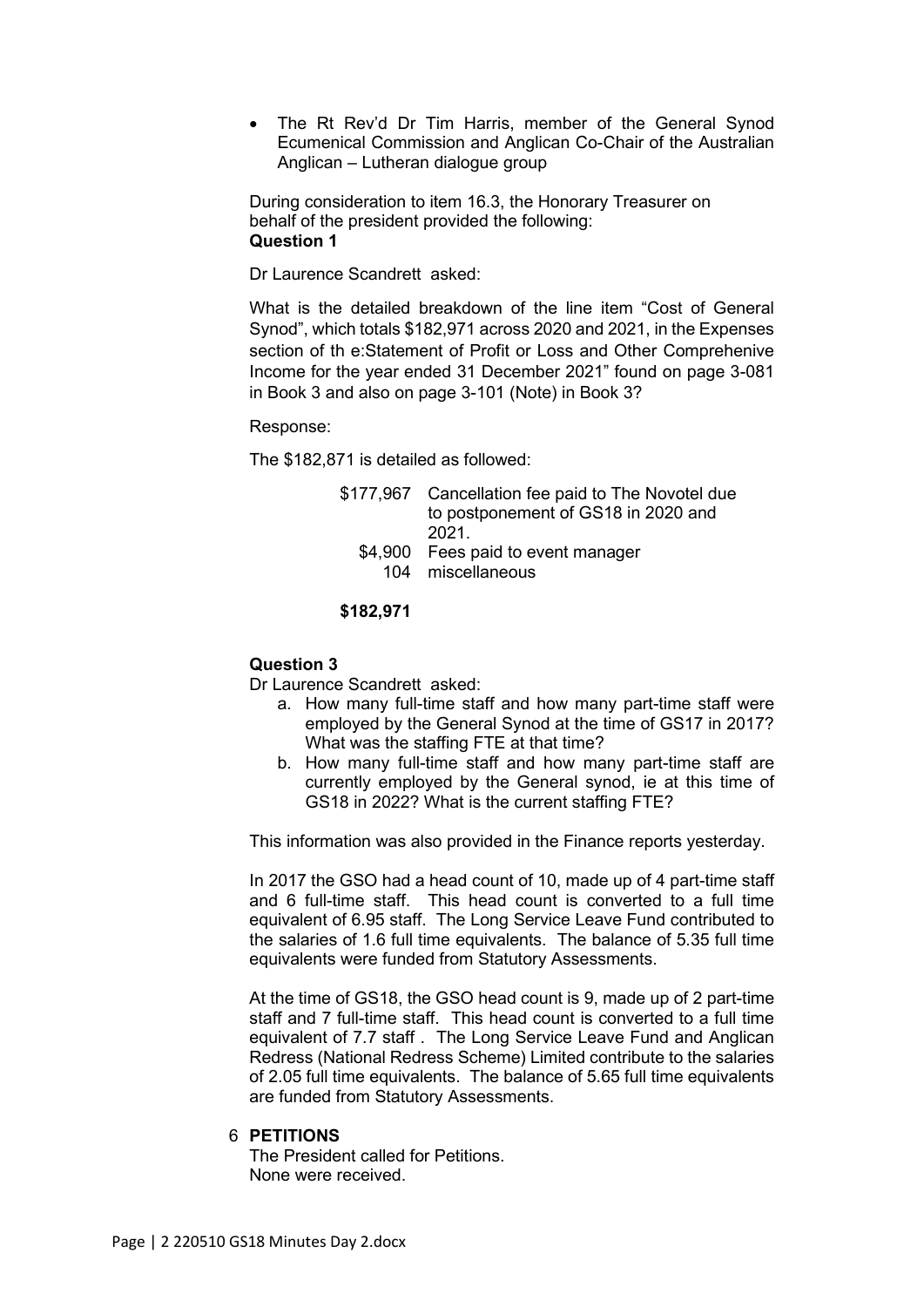# 7 **NOTICES OF QUESTIONS**

### 1. Dr Laurence Scandrett asked

What is the total expected cost (not including accommodation paid for by Dioceses or the time of the General Synod staff) of the 2022 General Synod being held here at the RACV Royal Pines Resort?

# 8 **NOTICES OF MOTIONS**

# **NOTICE WAS GIVEN OF THE FOLLOWING MOTIONS:**

- 1. The Right Rev'd Dr Michael Stead *Religious Discrimination & Religious of Freedom Act*
- 2. Allan Thomson Anglican Super 60<sup>th</sup> Anniversary

# 9 **CALL OVER MOTIONS**

Leave was granted by Synod to defer the call over to later in the day.

### 17 **MOTIONS FOR BILLS FOR CANONS BY REQUEST OF STANDING COMMITTEE**

Synod returned to legislation from Day 1

### R56/18 17.1 **Bill 01 – A Bill for the Safe Ministry Legislation Amendments Canon 2022**

Leave was given by Synod to amend the mover and seconder: Ms Audrey Mills moving, Ms Dianne Shay seconding

Synod moved into Committee to consider the Bill.

The Chair of Committees reported the Bill in amended form.

The President moved that the report be adopted.

Ms Audrey Mills moving, Ms Dianne Shay seconding

That the Bill proceed not as a special Bill.

#### *Carried*

Further consideration of the Bill was deferred until a certified copy is available.

### 17.8 **Bill 08 – A Bill for the Special Tribunal (Removal from Office) Canon 2022**

Dr Robert Tong AM moving, Justice Debra Mullins AO seconding

That a Bill for the Special Tribunal (Removal from Office) Canon 2022 be approved in principle.

Consideration of the Bill was adjourned to Thursday, 12 May 2022.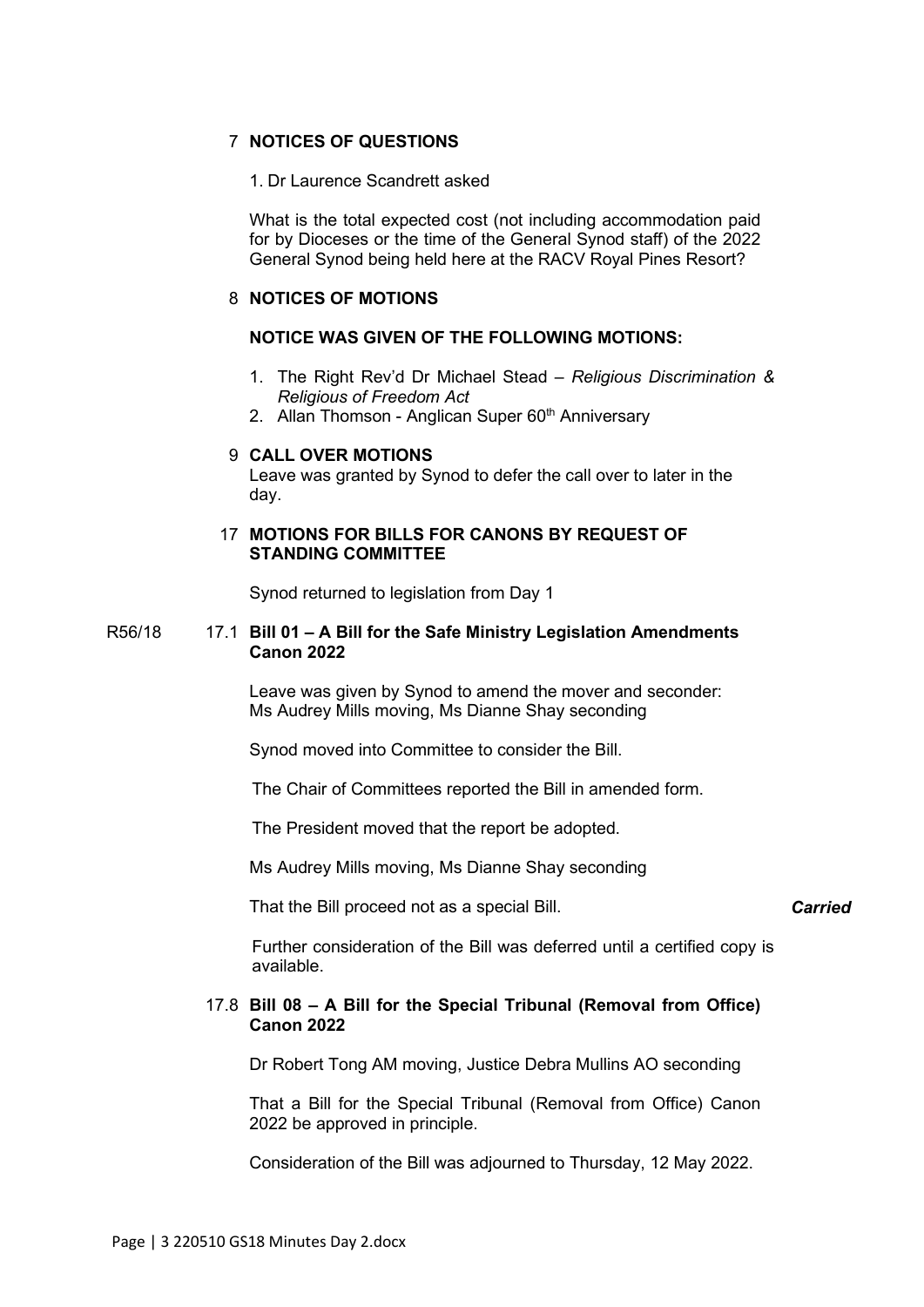### R57/18 17.9 **Bill 09 – A Bill for the Episcopal Standards Investigations Amendment Canon 2022**

Justice Debra Mullins AO moving, Dr Carolyn Tan seconding

That a Bill for the Episcopal Standards Investigations Amendment Canon 2022 be approved in principle.

*Carried*

Synod moved into Committee to consider the Bill.

The Deputy Chair of Committees reported progress and sought leave to sit again.

Consideration of the Bill was adjourned.

#### 9 **CALL OVER MOTIONS**

The following motions were passed formally:

#### R58/18 24.6 **Doctrine Commission**

The Rev'd James Harricks moving, the Ven Kara Hartley seconding

We thank the Doctrine Commission for their report on the gospel and its consequences and commend it to the General Synod as we continue to reflect on the glorious gospel of grace that indeed 'impacts the whole of life personally, corporately, and socially. *Carried*

#### R59/18 24.7 **Aged Care and Disability Care**

Moved by Peter Stewart; seconded by Katherine Bowyer

This General Synod in response to the findings of the Aged Care Royal Commission and in response to community concerns about the National Disability Insurance Scheme and in response to issues being raised in the Disability Royal Commission calls on the incoming Commonwealth Government to develop and communicate a strategic roadmap for improvement to Aged Care and Disability Care which implements the findings of the Aged Care and Disability Royal Commissions, enables providers of Aged Care and Disability Care to have long-term confidence about sufficient funding for the provision of services, and assures people receiving support of the integrity of these systems. *Carried*

#### R60/18 24.8 **Federal Gambling Reform**

Mr Michael Bird moving, Sandy Grant seconding

The General Synod notes that the Bible says "Whoever oppresses the poor shows contempt for their Maker, but whoever is kind to the needy honours God" (Proverbs 14.31). Therefore it joins the Alliance for Gambling Reform in calling on the next federal Parliament:

to ban all sports gambling advertising on TV, radio and online, (or at least before 10.00pm at night);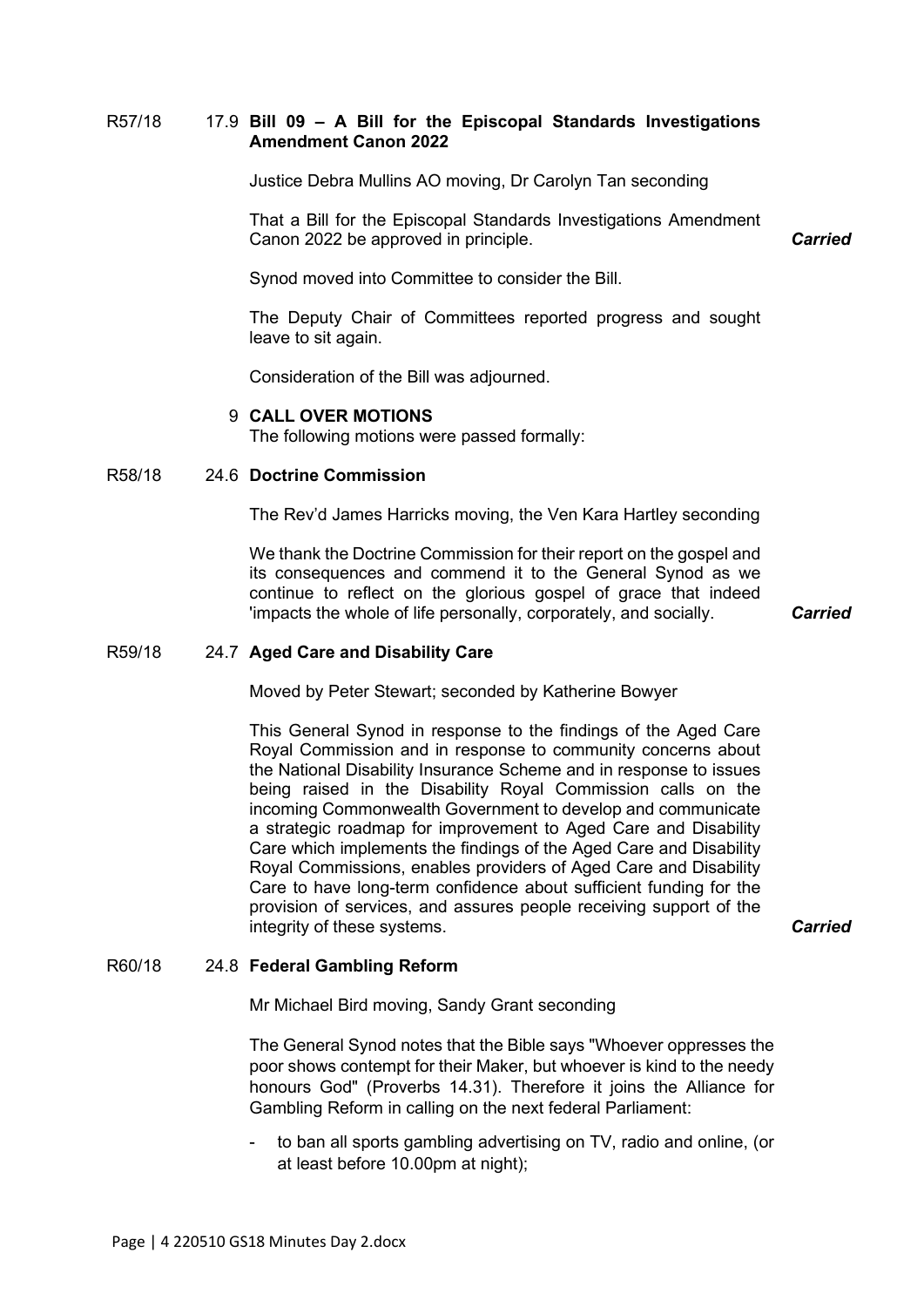- to complete legislative changes to ban the use of credit cards for gambling, including online, directly or through third party payment systems like digital wallets;
- to expand the national consumer protection framework to regulate casinos and online gambling at a national level, for example by creating a national casino regulator and an online gambling ombudsman;
- to ban donations from any gambling license holder, including Board or committee members of gambling license holders, or their peak bodies to political parties and candidates.

The General Synod requests the General Secretary to communicate the terms of the resolution to the national Leaders of all political parties represented in the federal Parliament before the imminent federal election, and to ensure that all members and senators of the newly convened Parliament are advised of the terms of this resolutions as soon as possible after the election is declared. *Carried*

#### R61/18 24.9 **Great Commission**

The Very Rev'd Sandy Grant moving, Bishop Rick Lewers seconding

General Synod submits to the universal authority in heaven and earth given by God to the risen Lord Jesus Christ. Therefore, we recommit to the 'Great Commission' he has given to go and make disciples of all nations, baptising them in the name of the Father and of the Son and the Holy Spirit, and teaching them to obey everything Jesus has commanded us.

Synod also recalls that the first and key mark of the Anglican Consultative Council's Five Marks of Mission is "To proclaim the Good News of the Kingdom", and that the second Mark is to "To teach, baptise and nurture new believers".

Therefore, Synod laments the lack of attention we have given in the ordering of our business towards encouraging evangelism and disciple-making.

However, Synod commends Anglican organisations such as ABM (the Anglican Board of Mission), the Defence Force Board with its Anglican Chaplains, the Mission to Seafarers, BCA (the Bush Church Aid Society) and NATSIAC (the National Aboriginal and Torres Strait Islander Anglican Council) for how central or important "preaching" or "proclaiming" the gospel of Christ is to their stated missions.

We also affirm the observation made (Book 4, p 4-175) by the Diocesan Financial Advisory Task Force (DFATF), in the context of addressing the serious lack of financial sustainability of many dioceses and so encouraging the possibility of combining of 'back office' functions, that "… with a growing church, many of the financial concerns that DFATF and others have been attempting to address would be ameliorated or disappear. Hence the strategic priority of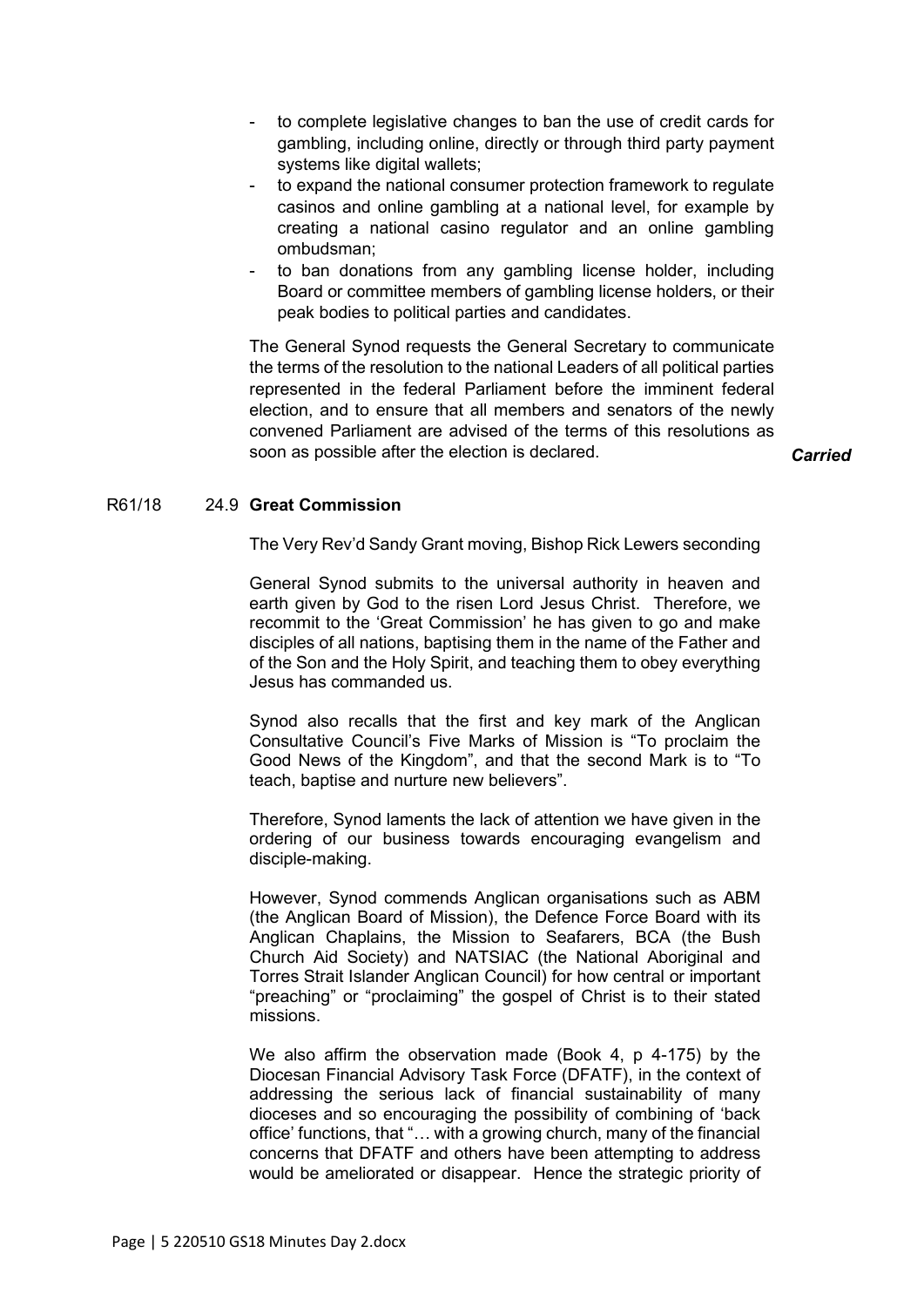the Church should be on most effectively sharing the gospel and nurturing the faithful with a view to increasing Church membership."

We urge the Standing Committee and its Commissions to keep obedience to the first and primary mark of mission firmly in view, even when the particular matters in front of them are not directly related to gospel proclamation.

Lastly, Synod acknowledges that the primary carriage of obedience to Christ's Great Commission lies not with Commissions, Agencies or Synods but with local churches. So as members of the same, we rededicate ourselves in personal faith and obedience to the Lord Jesus for the varied parts we can play in evangelism and disciplemaking. *Carried*

#### R62/18 24.10 **State and Territory Gambling Reform**

The Very Rev'd Sandy Grant moving, the Rev'd Dr Michael Bird seconding

The General Synod notes that Australia has the world's worst rate of gambling losses per capita, with poker machines causing the significant majority of those losses, being home to less than half a percent of the world's population but with 20 percent of its pokies. The General Synod also notes that the Bible reminds rulers to "Speak up and judge fairly, defend the rights of the poor and needy" (Proverbs 31:9).

Therefore, in light of the enormous losses on poker machines, General Synod urges all State and Territory parliaments, to consider urgently:

- implementation of \$1 bet limits on all poker machines (recommended by Productivity Commission);
- implementation of a cashless gaming smart card system (commended by the Bergin Inquiry);
- more extensive compulsory shut down periods for all poker machines, for example between midnight and 10am, and;
- as an immediate initial step, mandating that all future electronic gaming device technology (including the gaming devices themselves and any gambling card technology) be capable of implementing such measures.

The General Synod requests the General Secretary to communicate the terms of this resolution to the Premiers and Opposition Leaders of each State and Territory Parliament. *Carried*

Synod adjourned at 10.30am for morning tea Synod resumed at 11.00am

### **ORDER OF THE DAY – Tuesday, 10 May 2022 at 11.00am**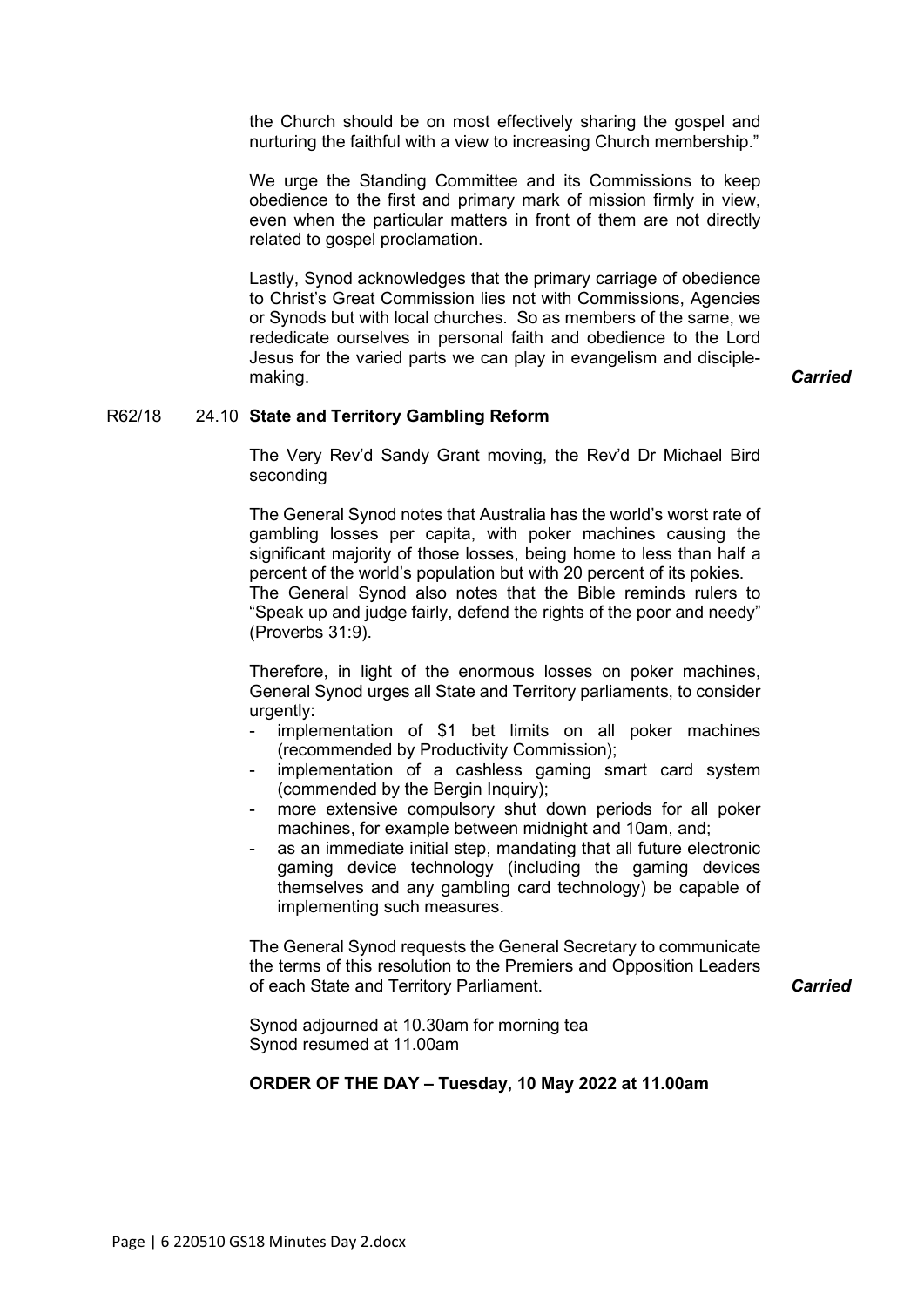### R63/18 16.4 **National Anglican Family Violence Project**

The Rev'd Tracy Lauersen moving, the Very Rev'd Sandy Grant seconding

The General Synod receives the reports of the National Anglican Family Violence Project commissioned by the Anglican Church of Australia Standing Committee:

- I. National Anglican Family Violence Research Report: for the Anglican Church of Australia
- II. NAFVP Prevalence Study Report,
- III. NAFVP Clergy and Lay Leaders Study Report, and
- IV. NAFVP Experience Study Report, and
- a) notes the 28 findings of the Research Project
- b) laments the violence which has been suffered by some of our members and repents of the part we have played in allowing an environment where violence went unaddressed
- c) requests dioceses to respond to the findings of the National Family Violence Project and to introduce and develop primary prevention strategies and pastoral responses relating to family violence. *Carried*

### 64/18 16.5 **Ten Commitments for Prevention and Response to Domestic and Family Violence in the Anglican Church of Australia**

Dr Karin Sowada moving, the Rev'd Tracy Lauersen seconding

The General Synod

- a) notes the development of the Ten Commitments for Prevention and Response to Domestic and Family Violence in the Anglican Church of Australia as a best practice guide for the Anglican Church of Australia to prevent and respond to violence.
- b) notes the endorsement of the Ten Commitments for Prevention and Response to Domestic and Family Violence in the Anglican Church of Australia by the Standing Committee
- c) thanks those dioceses who have adopted the Ten Commitments in their recent diocesan Synods
- d) encourages remaining dioceses to adopt the Ten Commitments at their coming synods. *Carried*

#### 16.6 **Families and Culture Commission**

Dr Karin Sowada moving, the Rev'd Tracy Lauersen seconding

The General Synod, noting the results of the National Anglican Family Violence Research Project, the scope of prevention work outlined in the Ten Commitments made by the Church and the longterm nature of culture change

- a) ratifies the new Families and Culture Commission established by the General Synod Standing Committee
- b) confirms the functions of the Families and Culture Commission to be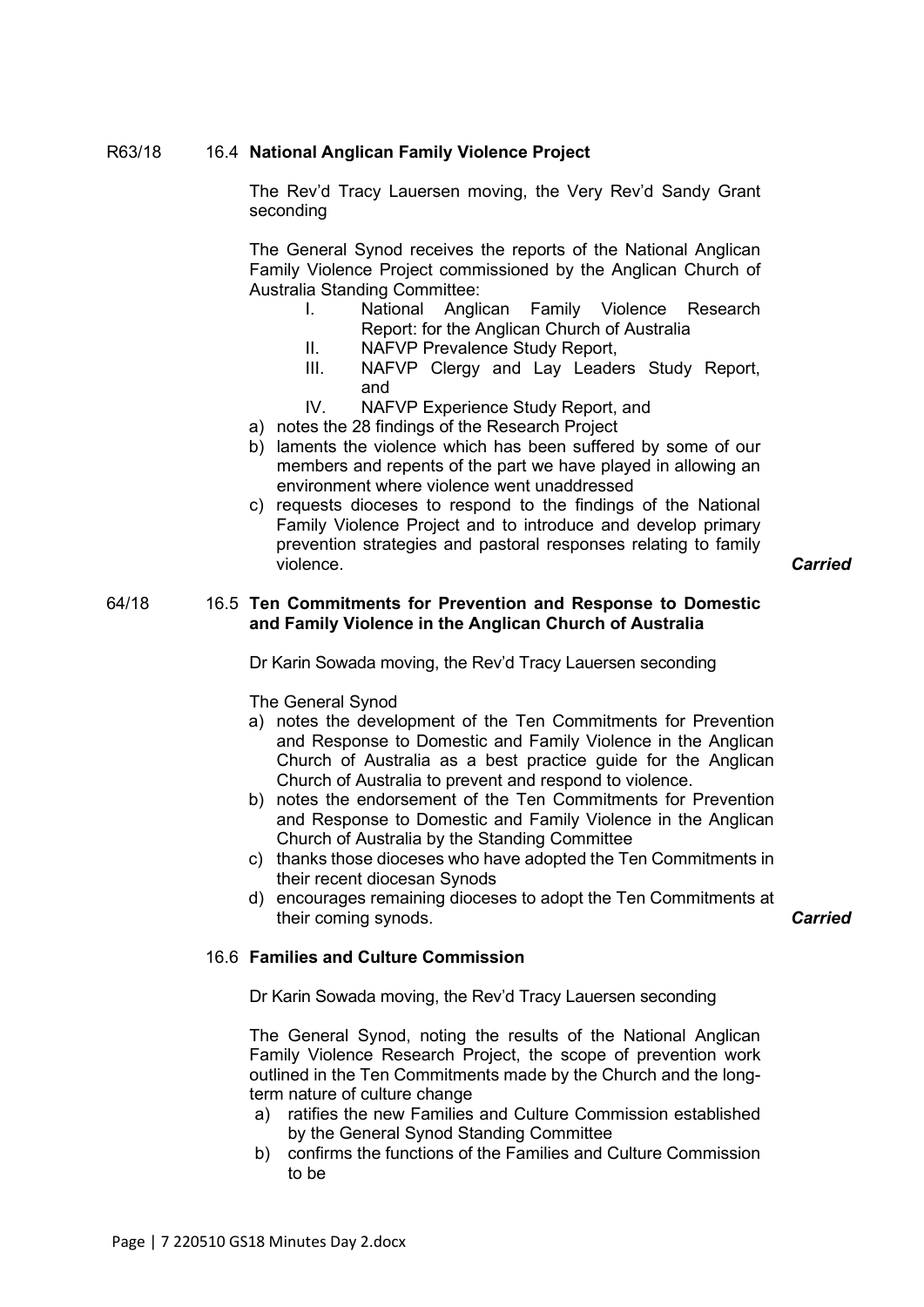- I. to examine questions that relate to family violence affecting members of the Church, the drivers of violence and the well-being of families and women referred to it by the Primate, the Standing Committee or the General Synod, and to report thereon to the referring party and to the Standing Committee, and
- II. to make recommendations to the Standing Committee on matters relating to family violence affecting members of the Church, violence prevention and the well-being of families and women.
- c) confirms that any resolutions at this Synod which referred tasks to the Family Violence Working Group will now be referred to the Families and Culture Commission.

# **Amendment**

Dr David Phillips moving, Mr Grant Chapman seconding Deleting the words "women" twice and adding the words "individuals" twice. *Lost*

# **Amendment**

The Very Rev'd Sandy Grant moving, the Rev'd David Ould seconding Replace the words ", and women" twice and adding the words ", women and men" twice *Lost*

#### R65/18 16.6 **Families and Culture Commission**

Dr Karin Sowada moving, the Rev'd Tracy Lauersen seconding

The General Synod, noting the results of the National Anglican Family Violence Research Project, the scope of prevention work outlined in the Ten Commitments made by the Church and the longterm nature of culture change

- a) ratifies the new Families and Culture Commission established by the General Synod Standing Committee
- b) confirms the functions of the Families and Culture Commission to be
	- I. to examine questions that relate to family violence affecting members of the Church, the drivers of violence and the well-being of families and women referred to it by the Primate, the Standing Committee or the General Synod, and to report thereon to the referring party and to the Standing Committee, and
	- II. to make recommendations to the Standing Committee on matters relating to family violence affecting members of the Church, violence prevention and the well-being of families and women.
- c) confirms that any resolutions at this Synod which referred tasks to the Family Violence Working Group will now be referred to the Families and Culture Commission. *Carried*

Synod adjourned at 12.28pm for lunch Synod resumed at 1.30pm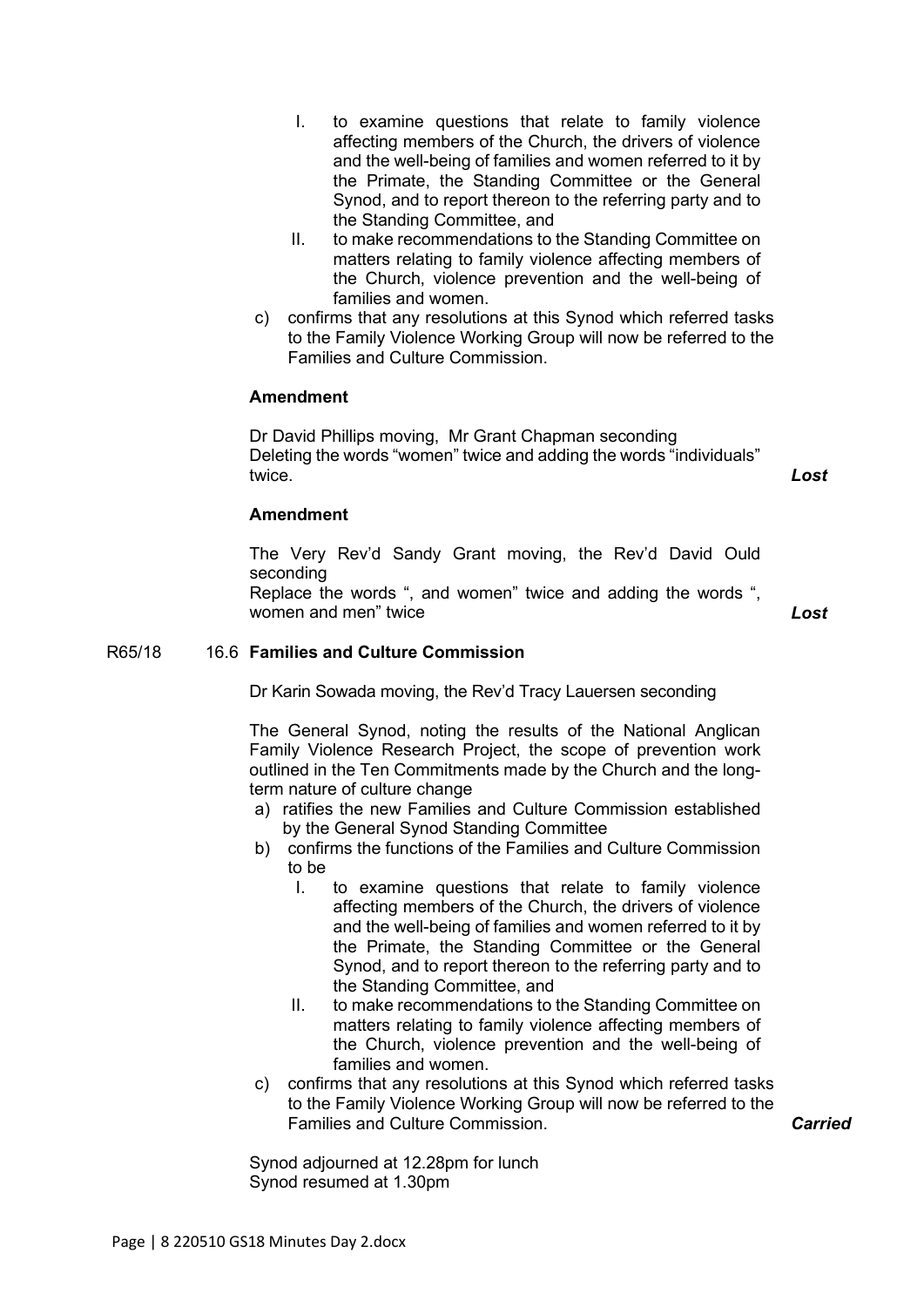The Rt Rev'd Keith Joseph sought leave to make Motion 23.8 an order of the day for Wednesday, May 11, 2022 Leave was granted.

### **ORDER OF THE DAY – Tuesday 10 May 2022 at 1.30pm**

### 16.3 **Motions relating to Financial Matters**

Mr Keith Stephens moving, The Right Rev'd Dr Michael Stead seconding

| R66/18 | 16.3.1 That the Treasurer's report on the financial position of<br>the General Synod at 31 December 2021 be received.                                       | <b>Carried</b> |
|--------|-------------------------------------------------------------------------------------------------------------------------------------------------------------|----------------|
| R67/18 | 16.3.2 That the audited financial statements of the General Synod<br>for the year ended 31 December 2021, as adopted by<br>Standing Committee, be received. | <b>Carried</b> |
| R68/18 | 16.3.3 That the General Synod budget for the year ended<br>31 December 2022, as approved by Standing Committee, be<br>received.                             | Carried        |

# *Carried*

#### 16.7 **Resourcing the Families and Culture Commission**

The Rev'd Tracy Lauersen moving, Dr Karin Sowada seconding

The General Synod, noting the results of the National Anglican Family Violence Research Project, the scope of prevention work outlined in the Ten Commitments made by the Church and the long-term nature of culture change, supports the allocation of General Synod resources to meet the objectives of the Family and Culture Commission, and

- a. requests the Treasurer to recast the General Synod budget to allocate \$52,000 to the Family and Culture Commission in the 2022 General Synod Statutory Assessment budget and \$186,000 in the 2023 budget and 2024-25 forecasts; and
- b. requests Standing Committee to apply this funding to staffing and resourcing the Anglican Church of Australia's prevention and response to family violence affecting its members.

### **Amendment**

Dr Laurence Scandrett moving,

Deleting the words:

"(a) requests the Treasurer to recast the General Synod budget to allocate \$52,000 to the Family and Culture Commission in the 2022 General Synod Statutory Assessment budget and \$186,000 in the 2023 budget and 2024-25 forecasts; and"

#### Adding the words:

"(a) requests the Standing Committee to consider how to provide additional funding for the Families and Culture Commission for 2023 to 2025 without increasing the Statutory Assessment or Special Assessment, including giving consideration to drawing down from the reserves for this purpose; and"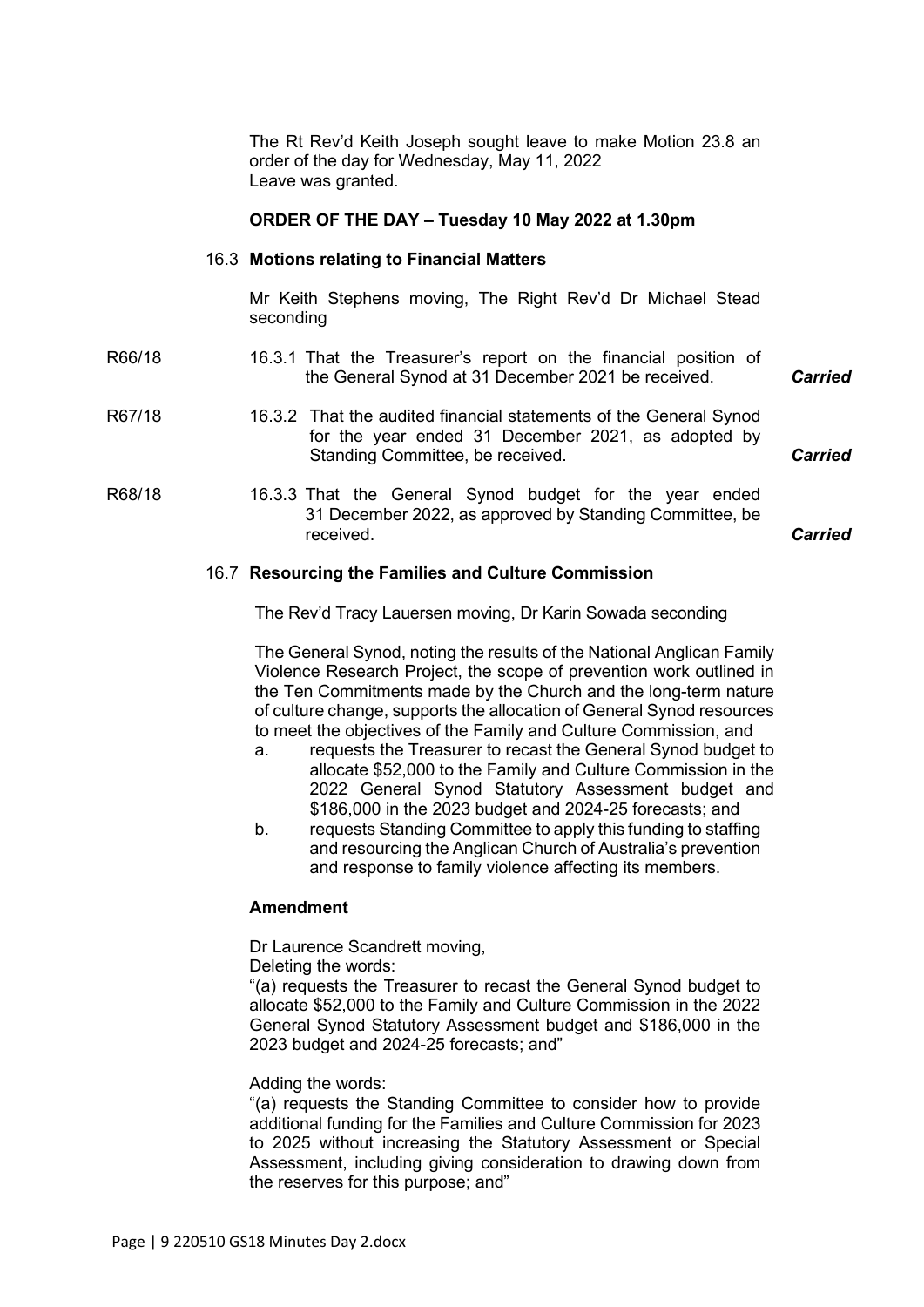That the amendment be agreed to: Electronic voting results 114 Yes 127 No *Lost*

**Amendment**

Mr Greg Hammond OAM moving,

Deleting the words:

"b. requests Standing Committee to apply this funding to staffing and resourcing the Anglican Church of Australia's prevention and response to family violence affecting its members."

Adding the words:

"b. requests Standing Committee to apply this funding to staffing and resourcing the Anglican Church of Australia's prevention and response to family violence affecting its members; and c. requests Standing Committee to investigate opportunities for philanthropic and community funding to support the objectives of the Family and Culture Commission."

That the amendment be agreed to: *Carried*

### R69/18 16.7 **Resourcing the Families and Culture**

The Rev'd Tracy Lauersen moving, Dr Karin Sowada seconding

The General Synod, noting the results of the National Anglican Family Violence Research Project, the scope of prevention work outlined in the Ten Commitments made by the Church and the long-term nature of culture change, supports the allocation of General Synod resources to meet the objectives of the Family and Culture Commission, and

- a. requests the Treasurer to recast the General Synod budget to allocate \$52,000 to the Family and Culture Commission in the 2022 General Synod Statutory Assessment budget and \$186,000 in the 2023 budget and 2024-25 forecasts; and
- b. requests Standing Committee to apply this funding to staffing and resourcing the Anglican Church of Australia's prevention and response to family violence affecting its members; and
- c. requests Standing Committee to investigate opportunities for philanthropic and community funding to support the objectives of the Family and Culture Commission. *Carried*

Synod adjourned at 3.01pm for afternoon tea Synod resumed at 3.30pm

**ORDER OF THE DAY – Tuesday 10 May at 3.30pm Marriage, Human Sexuality and Same-sex relationships**

20.3 **Statements as to the Faith, Ritual, Ceremonial or Discipline of this Church made under Section 4 of the Constitution** *(Diocese of Sydney)*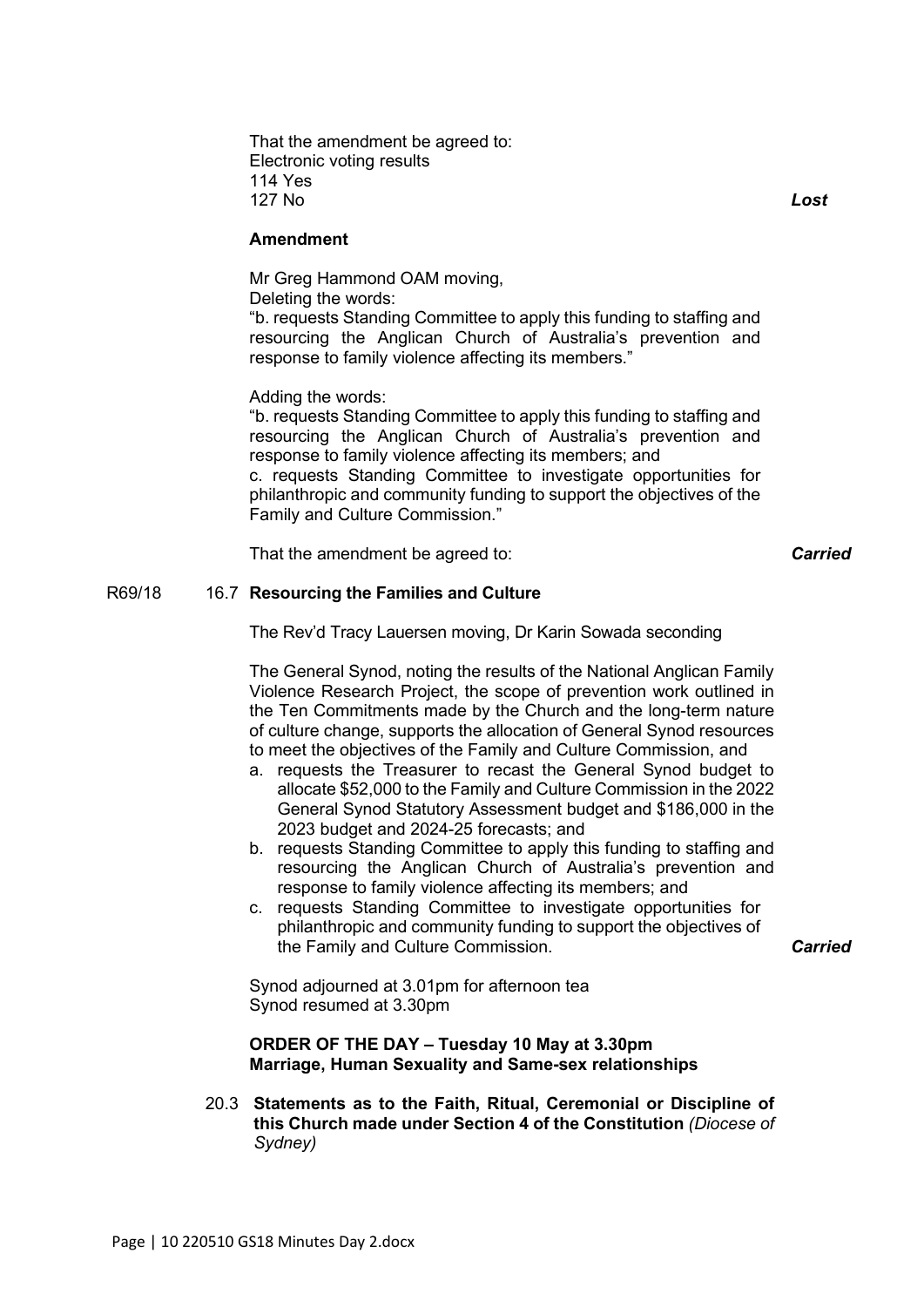*In accordance with Rule V, the text of this statement, together with an Explanatory Memorandum, was sent to all members of the General Synod prior to the Synod. The Statement and Explanatory Memorandum are available at [https://anglican.org.au/wp](https://anglican.org.au/wp-content/uploads/2022/02/GS18-Statements-as-to-the-faith-ritual-ceremonial-or-discipline-of-this-Church.pdf)[content/uploads/2022/02/GS18-Statements-as-to-the-faith-ritual](https://anglican.org.au/wp-content/uploads/2022/02/GS18-Statements-as-to-the-faith-ritual-ceremonial-or-discipline-of-this-Church.pdf)[ceremonial-or-discipline-of-this-Church.pdf](https://anglican.org.au/wp-content/uploads/2022/02/GS18-Statements-as-to-the-faith-ritual-ceremonial-or-discipline-of-this-Church.pdf)*

*[Rule](https://anglican.org.au/wp-content/uploads/2022/02/Rule-V-Statement-made-under-Section-4-of-the-Constitution.pdf) V outlines the procedures for submitting, circulating and considering Statements*

### **Statement 1 - Marriage as the union of a man and a woman**

Archbishop Kanishka Raffel moving, The Rev'd Natalie Rosner seconding

The motion is presented below in its amended form at the end of the business session Tuesday 10 May 2022.

Pursuant to the authority recognised in s.4 and s.26 of the Constitution to make statements as to the faith, ritual, ceremonial or discipline of this Church, and in accordance with the procedures set out in Rule V, the General Synod hereby states:

- 1. The faith, ritual, ceremonial and discipline of this Church reflect and uphold marriage as it was ordained from the beginning, being the exclusive union of one man and one woman arising from mutual promises of lifelong faithfulness, which is in accordance with the teaching of Christ that, "from the beginning the Creator made them male and female", and in marriage, "a man will leave his father and mother and be united to his wife, and the two will become one flesh" (Matt 19:4-5).
- 2. In 2004 (Resolutions 62/04, 63/04) General Synod did 'not condone the liturgical blessing of same sex relationships' nor 'the ordination of people in committed same sex relationships' recognising that both matters were subject to 'ongoing debate in this church and that we all have an obligation to listen to each other with respect.
- 3. In 2017 the Commonwealth Parliament amended the definition of 'marriage' in the Marriage Act (1961) to mean 'the union of 2 people to the exclusion of all others, voluntarily entered into for life', thereby making lawful the marriage of two persons of the same sex and presenting this church with a profoundly altered missional and pastoral context.
- 4. The solemnisation of a marriage between a same-sex couple is contrary to the teaching of Christ and the faith, ritual, ceremonial and/or discipline of this Church.
- 5. Any rite or ceremony that purports to bless a same-sex marriage is not in accordance with the teaching of Christ and the faith, ritual, ceremonial and/or discipline of this Church.

#### **Amendment**

The Rt Rev'd Jonathan Holland moving, the Rev'd Paula Bullock seconding

Deleting the words as stuck out: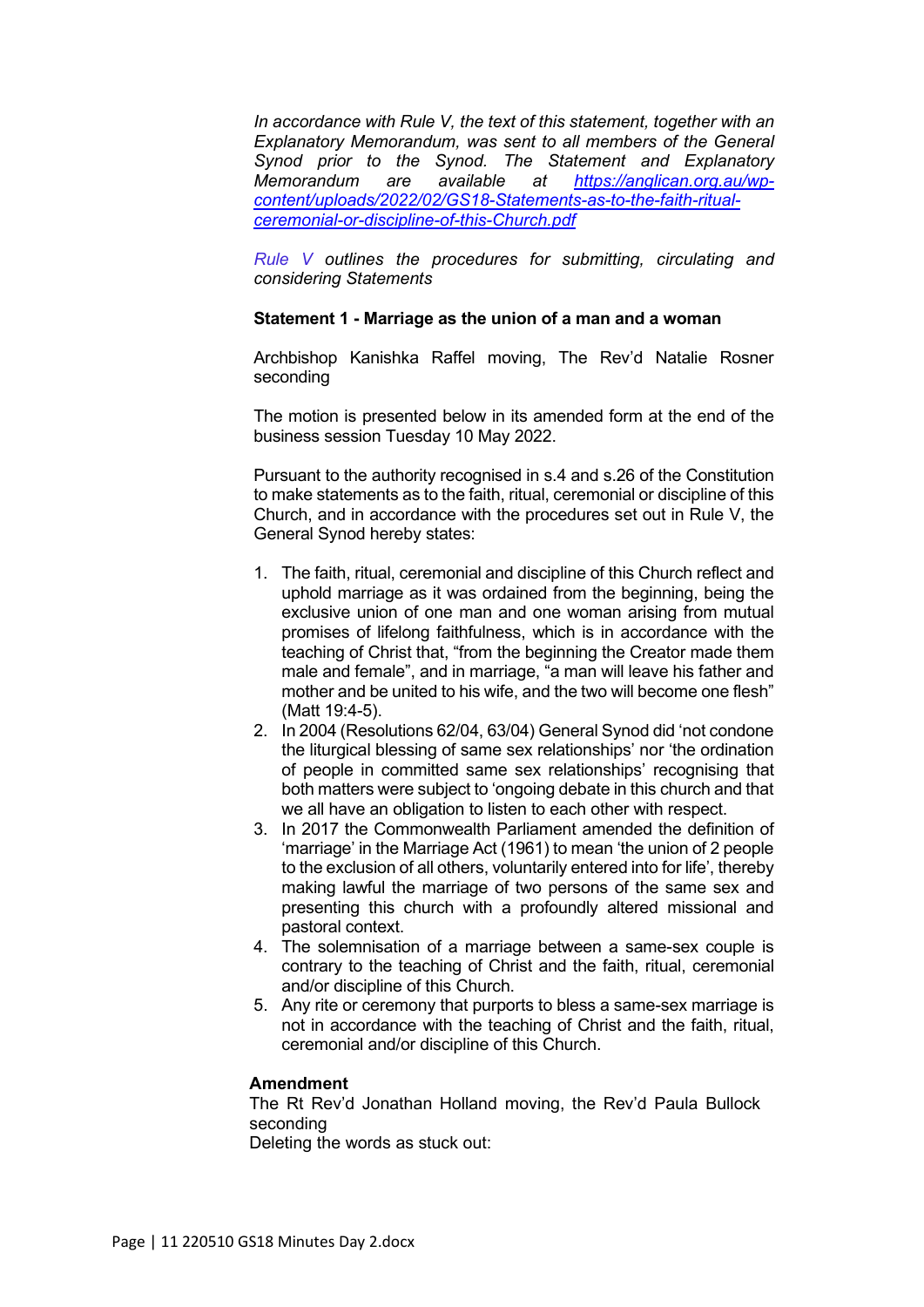2. The solemnisation of a marriage between a same-sex couple is contrary to the teaching of Christ and the faith, ritual, ceremonial and/or discipline of this Church.

3. Any rite or ceremony that purports to bless a same-sex marriage is not in accordance with the teaching of Christ and the faith, ritual, ceremonial and/or discipline of this Church.

Adding the words as underlined and italicised:

2.The *Currently the* solemnisation of a marriage between a same-sex couple is *unlawful within* contrary to the teaching of Christ and the faith, ritual, ceremonial and/or discipline of this Church *(Appellate Tribunal 2020, Wangaratta, 39, 70-732, 123).*

3. Any rite or ceremony that purports to bless a same-sex marriage *that conforms to the constitutions and canons in force in a diocese of this church from time to time is not unlawful in this Church.*is not in accordance with the teaching of Christ and the faith, ritual, ceremonial and/or discipline of this Church.

The amendment be agreed to: Electronic voting results 91 Yes 152 No

*Lost*

#### **Amendment**

Dr Jane Fremantle moving, Dr Leanne Beagley seconding Statement 1 – Marriage as the union of a man and woman

Adding the words after existing sub-section1:

2. In 2004 (Resolutions 62/04, 63/04) General Synod did 'not condone the liturgical blessing of same sex relationships' nor 'the ordination of people in committed same sex relationships' recognising that both matters were subject to 'ongoing debate in this church and that we all have an obligation to listen to each other with respect.'

3. In 2017 the Commonwealth Parliament amended the definition of 'marriage' in the Marriage Act (1961) to mean 'the union of 2 people to the exclusion of all others, voluntarily entered into for life', thereby making lawful the marriage of two persons of the same sex and presenting this church with a profoundly altered missional and pastoral context.

And renumber existing 2. and 3. to become 4. and 5.

The amendment be agreed to: Electronic voting results 195 Yes 49 No *Carried*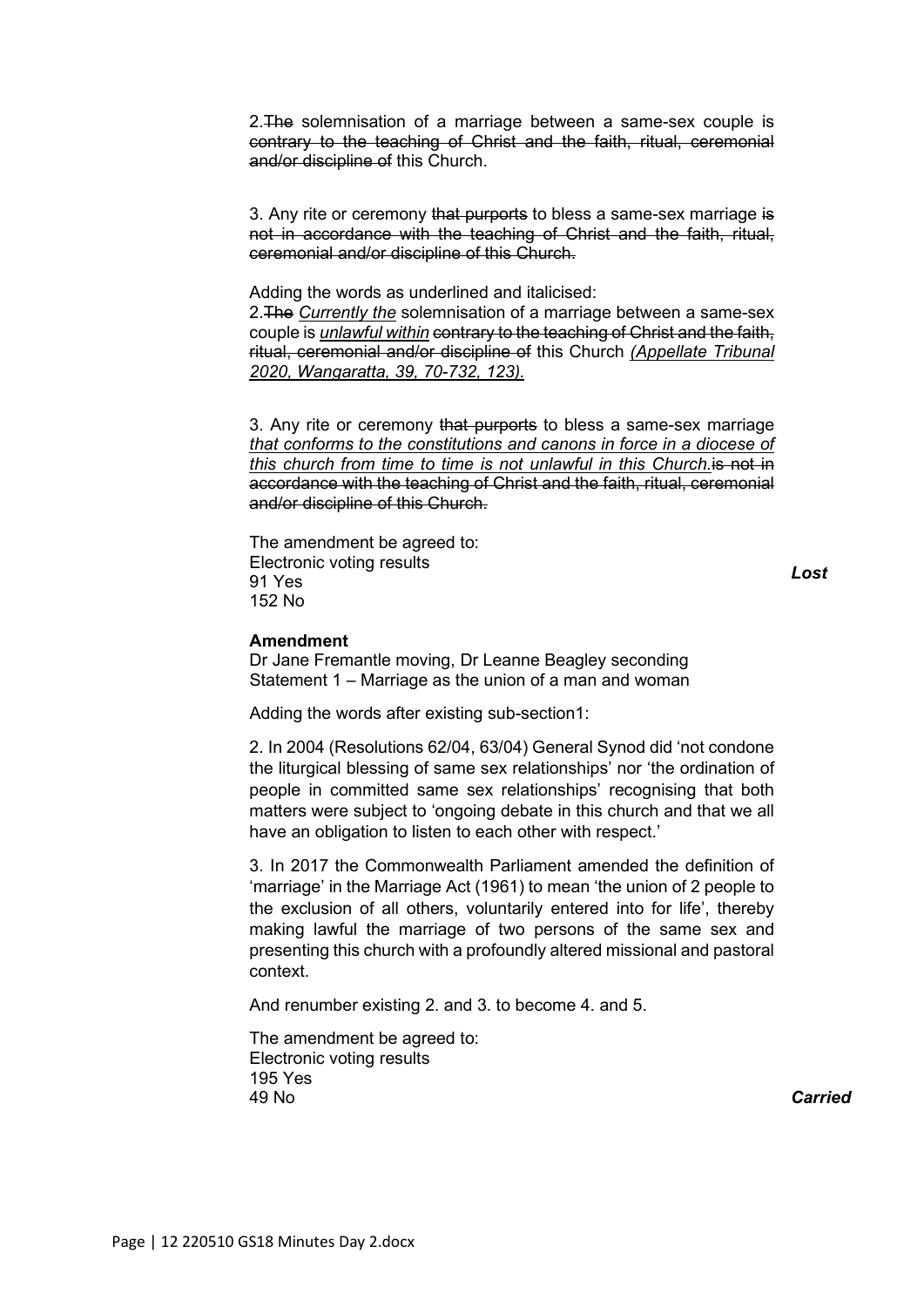#### **Amendment**

The Very Reverend Katherine Bowyer moving, The Rev'd Mark Lindsay seconding

Deleting the words that are struck out:

1. The faith, ritual, ceremonial and discipline of this Church reflect and uphold marriage as it was ordained from the beginning, being the exclusive union of one man and one woman arising from mutual promises of lifelong faithfulness, which is in accordance with the teaching of Christ that, "from the beginning the Creator made them male and female", and in marriage, "a man will leave his father and mother and be united to his wife, and the two will become one flesh" (Matt 19:4-5).

Adding the words that are underlined and italicised:

1. *Currently, the* The faith, ritual, ceremonial and discipline of this Church reflect and uphold marriage as it was ordained from the beginning, *as* being the exclusive union of one man and one woman arising from mutual promises of lifelong faithfulness, which is in accordance with *Matt 19.4-5:* the teaching of Christ that, "from *the one who made them at* the beginning the Creator made them male and female", *and said,* and in marriage, "*For this reason* a man will leave his father and mother and be united *joined* to his wife, and the two will become one flesh" (Matt 19:4-5).

The amendment be agreed to: Electronic voting results 93 Yes 153 No

#### *Lost*

#### **Amendment**

Mr Wayne Harris moving, the Rev'd Prof Peter Sandeman seconding

Deleting the words: In Point 1 it was ordained from the beginning

Point 1 which is in accordance with the teaching of Christ that, "from the beginning the Creator made them male and female", and in marriage, "a man will leave his father and mother and be united to his wife, and the two will become one flesh" (Matt 19:4-5).

Point 2 is

Point 3 Any is not

Adding the words: Point 1 traditional reflects and upholds

Point 2 has traditionally been considered to be